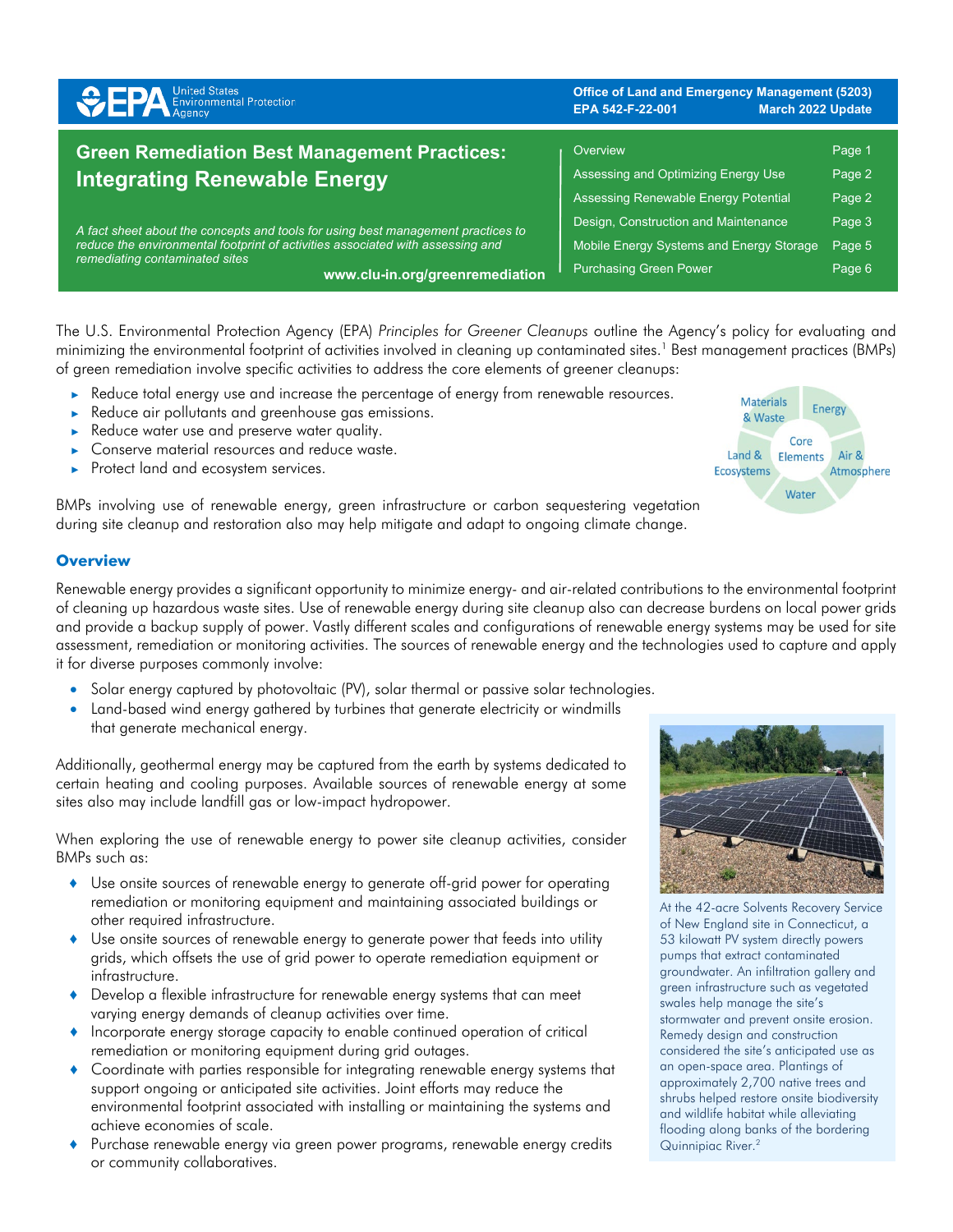## **Assessing and Optimizing Energy Use**

Integration of renewable energy relies on a thorough understanding of the anticipated or existing energy load associated with extracting or treating contaminated environmental media. It also relies on taking upfront steps to lighten the energy load by optimizing energy efficiency and conservation. Energy usage is typically considered during selection, design and construction of a site remedy and when planning operation and maintenance (O&M).

Use of EPA's Power Profiler can help project teams understand the type and amount of air emissions associated with electricity generation in specific U.S. subregions.<sup>3</sup> This knowledge can inform sitespecific decisions about meeting renewable energy and air quality goals.

An energy audit will help project teams understand how energy is used in a particular extraction or treatment system and identify opportunities for improvement. A preliminary walk-through audit uses readily available data to find opportunities for energy efficiency. Use of thermographic equipment, for example, can quickly reveal air loss from heating or cooling equipment. A more detailed diagnostic audit involves collecting measurements and additional data on energy-intensive components of a remedy. Such components frequently include pumping systems, aeration blowers, compressed air networks, steam applications, heating processes and certain building operations.

Results of an energy assessment may prompt implementation of BMPs such as:

- ♦ Replace aged equipment with newer models meeting higher energy conservation standards.
- Downsize compressors and other energy-intensive equipment that have become oversized over time.
- Replace air-operated pumps with electric pumps, which are typically more efficient.
- ♦ Equip motors with variable frequency drives that automatically adjust energy use to meet real-time energy demand.
- ♦ Insulate all pipes connected to heating equipment.
- Convert an active pumping process to a gravity-flow process if a pressurized system is no longer required due to changes such as reconfiguration of equipment used for groundwater treatment or surface water collection.
- ♦ Integrate a heat exchange system to capture and beneficially use waste heat generated by equipment such as diesel generators.
- ♦ Install ground- or water-source heat pumps to extract and apply the site's natural geothermal energy for purposes such as water and space heating or cooling.
- ♦ Install an open-loop heat exchange system to capture the thermal mass in groundwater extracted from one or more wells for the purpose of aboveground treatment<sup>4</sup>

Site-wide usage of electricity and natural gas should be actively tracked and recorded through utility-provided meter readings and commercial or open-access software such as the U.S. Department of Energy (DOE) Energy Footprint Tool. <sup>6</sup> In addition, use of submetering instruments enables assignment of energy consumption to distinct portions of an extraction or treatment process, which will aid energy optimization.

#### **Assessing Renewable Energy Potential**

A renewable energy assessment estimates the anticipated output of one or more sources of renewable energy based on site-specific attributes such as average daily solar radiation and average wind speed. The assessment also considers energy application aspects such as energy storage options, system O&M, installation permanence, tolerance of power interruptions, and peak energy demands.

Estimates of payback periods for capital expenses are typically documented in a supporting economic study, which could range from a simple desktop evaluation to a comprehensive independent evaluation. The study should consider the anticipated duration of energy usage required to complete site remediation and the costs for alternatively using fossil fuel-derived energy. For example, ex situ treatment of contaminated groundwater at a large or remote site could incur significant expenses associated with extending a utility grid or transporting diesel fuel.



Low-temperature subsurface heating was used to address hydrocarboncontaminated groundwater at Fort Drum, New York. The application involved ground-mounted solar thermal units and borehole heat exchangers in a closed-loop system. Within six weeks, groundwater temperatures near the heat exchangers increased from about 54ºF to 70ºF. Sampling indicated that the elevated temperatures accelerated removal of volatile organic compounds. 5



An offsite closed-loop heat exchange system uses groundwater that is extracted and treated at the Phoenix-Goodyear Airport Area Superfund site in Arizona. Approximately 197 million gallons of the treated groundwater are conveyed to the heat exchange system each year, which reduces building heating and cooling costs at the offsite property by an estimated 40 percent. An additional 81.5 million gallons of the treated water are reclaimed each year to irrigate a 105-acre onsite area now used for recreational purposes.<sup>7</sup>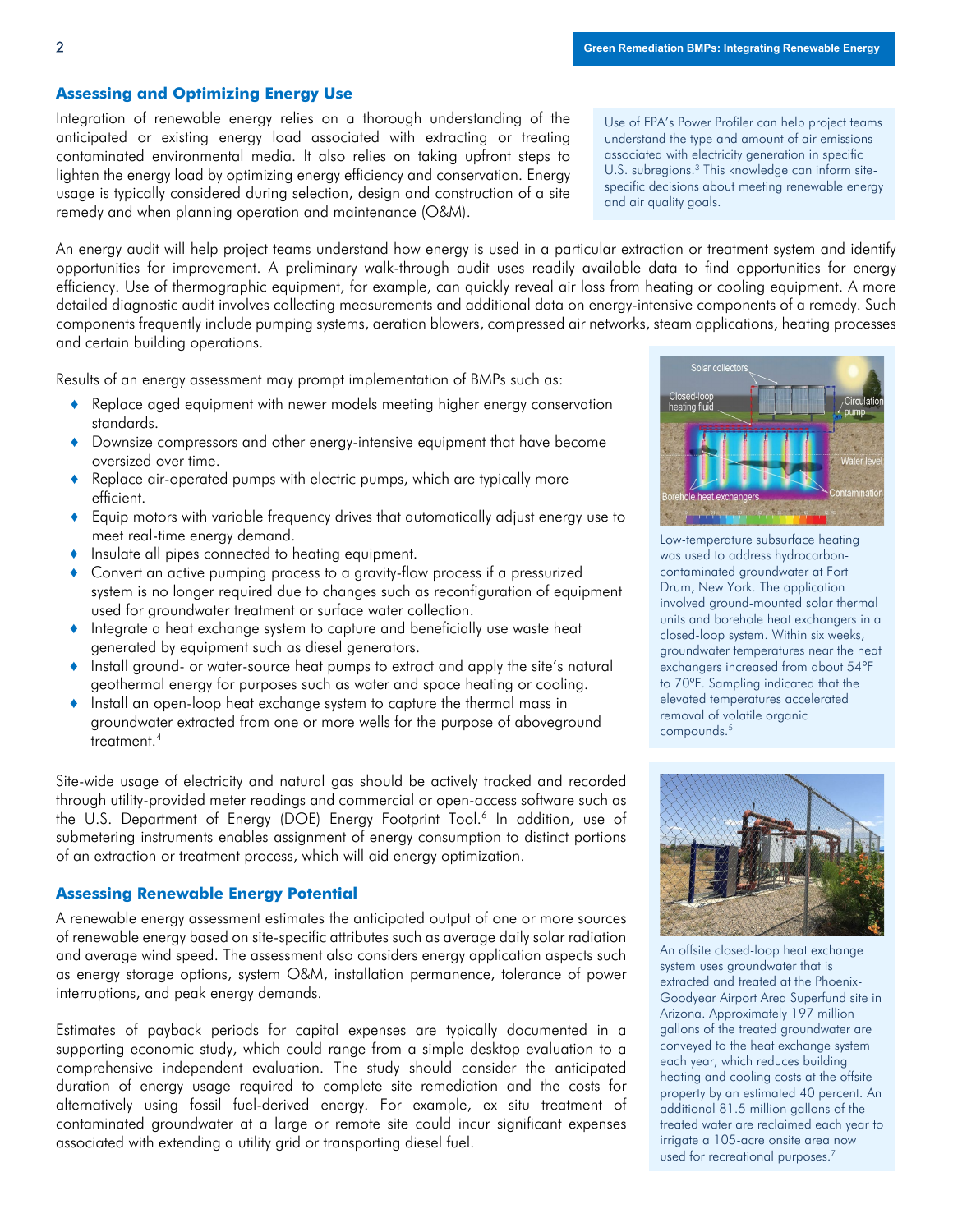A renewable energy assessment also examines potential use of the generated power. Integration of solar and wind energy could involve multiple applications at varying scales:

- ♦ Use solar panel kits to operate monitoring or remediation equipment with low energy demands.
- ♦ Deploy mobile systems that can be easily transported and quickly assembled. Mobile systems typically comprise pre-integrated PV modules or small wind turbines (or both) and auxiliary equipment carried on trailers or in custom vehicles.
- ♦ Install small off-grid systems (below 10 kilowatts (kW)) that can power selected components of an energy-intensive remediation process or fully power remediation activities with a low or moderate energy demand.
- ♦ Construct medium- or large-scale systems connected to the grid and meeting much or all of the energy demand over time. Scaling should account for potential reduction in the energy demand and future re-purposing of the system as cleanup progresses.
- ♦ Partner with other stakeholders to develop utility-scale facilities (typically rated above 1 megawatt (MW)) that fully offset the use of grid power. Utility-scale renewable energy production is often administered through a power purchase agreement among the site owner, an independent developer and a utility.
- ♦ Diversify the sources of renewable energy to increase power generation capacity and reduce single-source reliance.
- ♦ Use a phased approach to constructing renewable energy systems, which can help manage related capital expenses.

Onsite meteorological data collected over a 12-month period can significantly inform renewable energy-related decisions supporting a new remedy or optimization of an existing remediation system. An array of tools such as the PVWatts® Calculator and the Renewable Energy Potential (reV) model are available from the U.S. DOE National Renewable Energy Laboratory (NREL) to further assess, analyze, optimize and model renewable energy and energy efficiency technologies. NREL also offers extensive openaccess data relevant to site cleanup applications.<sup>9</sup>

EPA's RE-Powering America's Land initiative identifies the potential of renewable energy development on currently or formerly contaminated land and mine sites. The initiative's online tools include state and national maps of renewable energy resources and completed NREL feasibility studies.<sup>11</sup> Exploration of renewable energy applications to support site cleanup also may be facilitated through partnerships with academic institutions or environmental technology business incubators or accelerators.<sup>12</sup>

## **Design, Construction and Maintenance**

Integration of renewable energy in each phase of project planning and implementation helps maximize and optimize renewable energy use throughout the project's life. Design of a new extraction, treatment or monitoring system, for example, may include BMPs that concern sourcing, applying and maintaining renewable energy systems:

- ♦ Identify processes not requiring a continuous supply of power. Use of off-grid renewable energy systems to intermittently operate such processes reduces the demand for fossil fuel-derived energy and can avoid storage battery usage and associated efficiency loss.
- Treat air emissions containing low contaminant concentrations through use of devices equipped with micro-scale renewable energy units. Examples include solar-powered vent flares to treat landfill gas and solar-powered fans or vent stack-mounted wind turbines to mitigate soil vapor intrusion.
- Use a solar thermal collection system to supply hot water required for building operations or selected treatment processes.
- Site new buildings to meet requirements of feasible renewable energy sources. For example, south-facing orientation of a building enables use of passive solar energy to provide direct or indirect natural light in work and storage areas. Southern exposure also will enhance capacity for a potential roof-top PV system in the future.



A mechanical windmill directly powered the compressor required for biosparging at an underground storage tank site.<sup>8</sup>



The Northeastern University Superfund Research Program Center is researching solar-powered technologies to remediate contaminated groundwater. One approach involves use of a twoelectrode system that can be placed inside a well to dechlorinate trichloroethylene in karst aquifers.<sup>10</sup>



A 560 watt passive PV system provided power to extract contaminated groundwater for ex situ treatment at the Busy Bee's Laundry in Rolla, Missouri. The PV system was scaled to meet the expected energy demand of one 400 watt surface-mounted piston pump, which was rated at 9.1 gallons per minute at 140 feet of total dynamic head. Use of the PVWatts tool estimated a potential pumping period of 55 to 89 hours per month. The PV system included a passive tracking mechanism to maximize solar energy capture throughout the day.<sup>13</sup>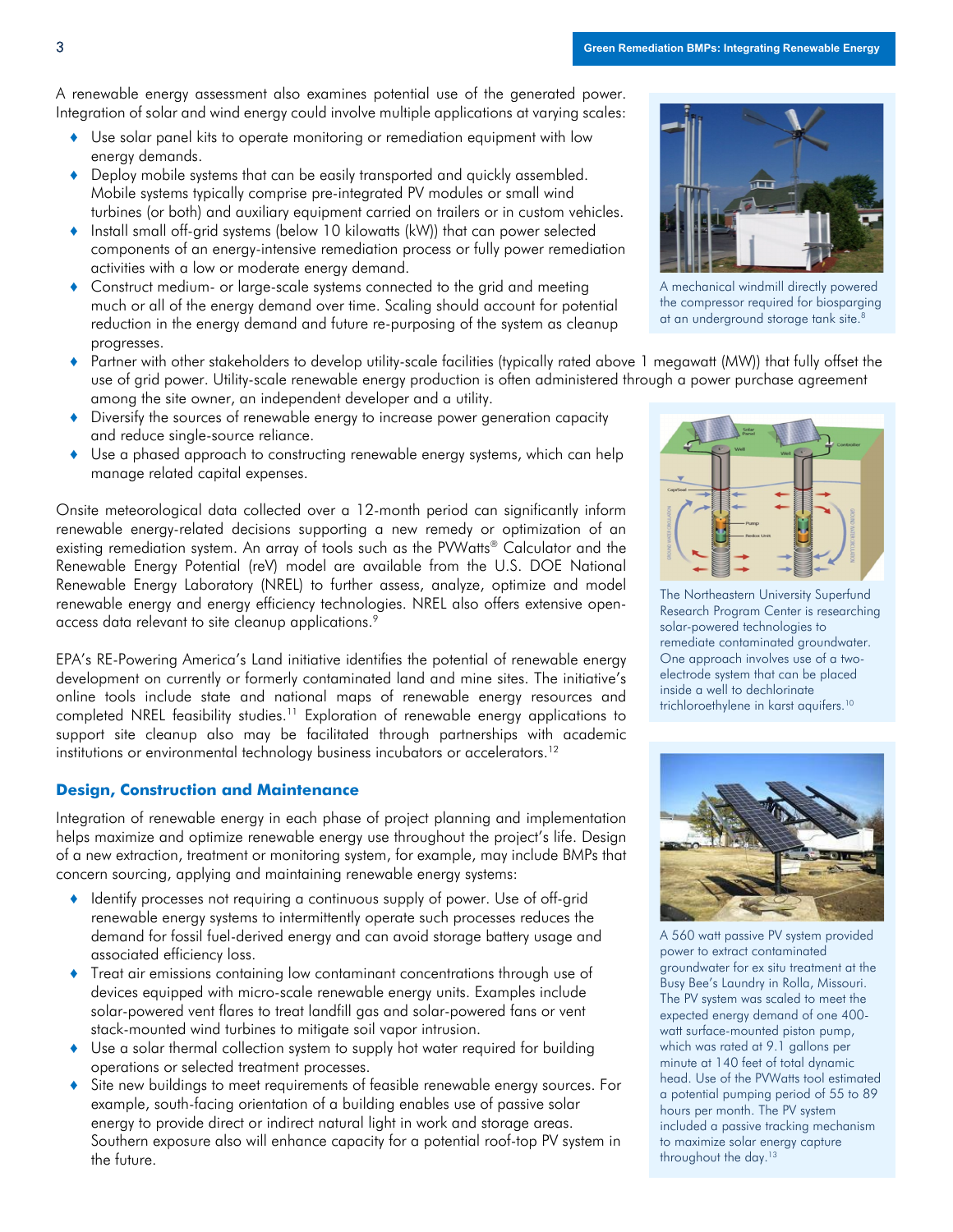- Include specifications that reduce vulnerability of the renewable energy system to extreme weather conditions or events such as prolonged precipitation and intense wind force.
- Consider the need for grid interconnection capability, which allows disconnection from the grid and direct use of a renewable system output during certain times such as grid outages. 14
- Account for renewable energy system maintenance in project budgets. This may require early negotiations with a state agency or other party responsible for future O&M.
- ♦ Identify and evaluate options to reuse the renewable energy system after it is no longer needed for its original purpose. Common options for solar- or windgenerated electricity include rerouting it to a newly constructed remediation system or to an existing building that supports ongoing site activities.

The environmental footprint of installing a renewable energy system may be minimized by BMPs addressing common construction activities. For example:

- Remove and reserve obtrusive shrubs and forbs prior to construction, for later replanting or transplanting. Preserving such small vegetation helps maintain the site's biodiversity while aiding sequestration of atmospheric carbon.
- ♦ Use backhoes, drill rigs or trenchers with emission control technologies such as diesel oxidation catalysts and diesel particulate filters.
- ♦ Use a surgical approach to excavation or trenching when installing a borehole heat exchanger or the subsurface pipe network required for a geothermal system, thereby avoiding unnecessary digging and land disturbance.
- ♦ Choose hydraulic fluids that are biodegradable.
- ♦ Implement an engine idle reduction plan to avoid fuel use when machinery is not actively engaged. For example, the plan could entail manual shutdown after a specified time or engagement of automatic shutdown devices.

BMPs specific to constructing a solar or wind energy system include:

- ♦ Build to relevant standards such as ASTM *Standard Practice for Installation, Commissioning, Operation, and Maintenance Process (ICOMP) of Photovoltaic Arrays* (ASTM E3010-15(2019)); <sup>16</sup> *IEEE Recommended Practice for Installation and Maintenance of Lead-Acid Batteries for Photovoltaic (PV) Systems* (IEEE 937- 2019); <sup>17</sup> or *Power Performance Measurements of Electricity Producing Wind Turbines* (IEC/ANSI 61400-12-1:2017). 18
- Use two strings of batteries rather than a single string to store excess electricity so that one string may be taken out of service for maintenance while the other continues to provide power.
- ♦ Use multiple microinverters rather than a large central inverter for AC/DC conversion to prevent full-system shutdown if an individual component fails.
- ♦ Allow sufficient access space around and below PV panels for maintenance activities such as removing snow or mowing vegetation.
- ♦ Allow sufficient space to raise and lower a wind tower requiring repair.
- Provide elevated pads to prevent flooding of ground-mounted equipment.
- ♦ Include proper drainage controls to minimize flooding potential and associated soil erosion, which can undermine ground-mounted equipment pads or racks.
- ♦ Use low- or no-maintenance construction techniques and materials, such as choosing tie-down wires made of coated metal rather than less durable plastic.
- Revegetate construction areas with native low-growth flowering species such as white clover to promote rainwater and snowmelt infiltration, foster natural pollination, and minimize mowing. Using gravel as ground cover at the base of PV mounts or wind turbines often creates uneven work surfaces, increases stormwater runoff, and insufficiently controls weeds.
- Consider the need for third-party inspection and commissioning of the constructed system prior to its startup.



Renewable energy was used to collect offgas from air sparging equipment operating over 10 months at the Rainbow Valley Citrus Maintenance Yard Facility in Goodyear, Arizona. The system consisted of two solar fan assemblies, each containing a 2.5 watt PV module, a 1.8 watt fan inside louvered housing, and a 1.8 watt motor. The louvers in the fan housing provided a passive wind flow. Deployment of the two assemblies avoided use of an electrical air blower predicted to consume 20,000 kilowatt hours of electricity over the same period.<sup>15</sup>





At the Continental Steel Corp. site in Kokomo, Indiana, up to 60 percent of the grid electricity powering a groundwater extraction system is offset by operating three 2.4 kW grid-tied wind turbines. About 9.1 million kilowatt hours of energy is additionally generated onsite each year by a 7.2 MW solar farm administered through a 20-year power purchase agreement. The site's solar energy is also captured on a small scale; a single PV panel powers a pump that intermittently extracts contaminated groundwater and fuel oil from a concrete-lined sump installed along an onsite stream.<sup>19</sup>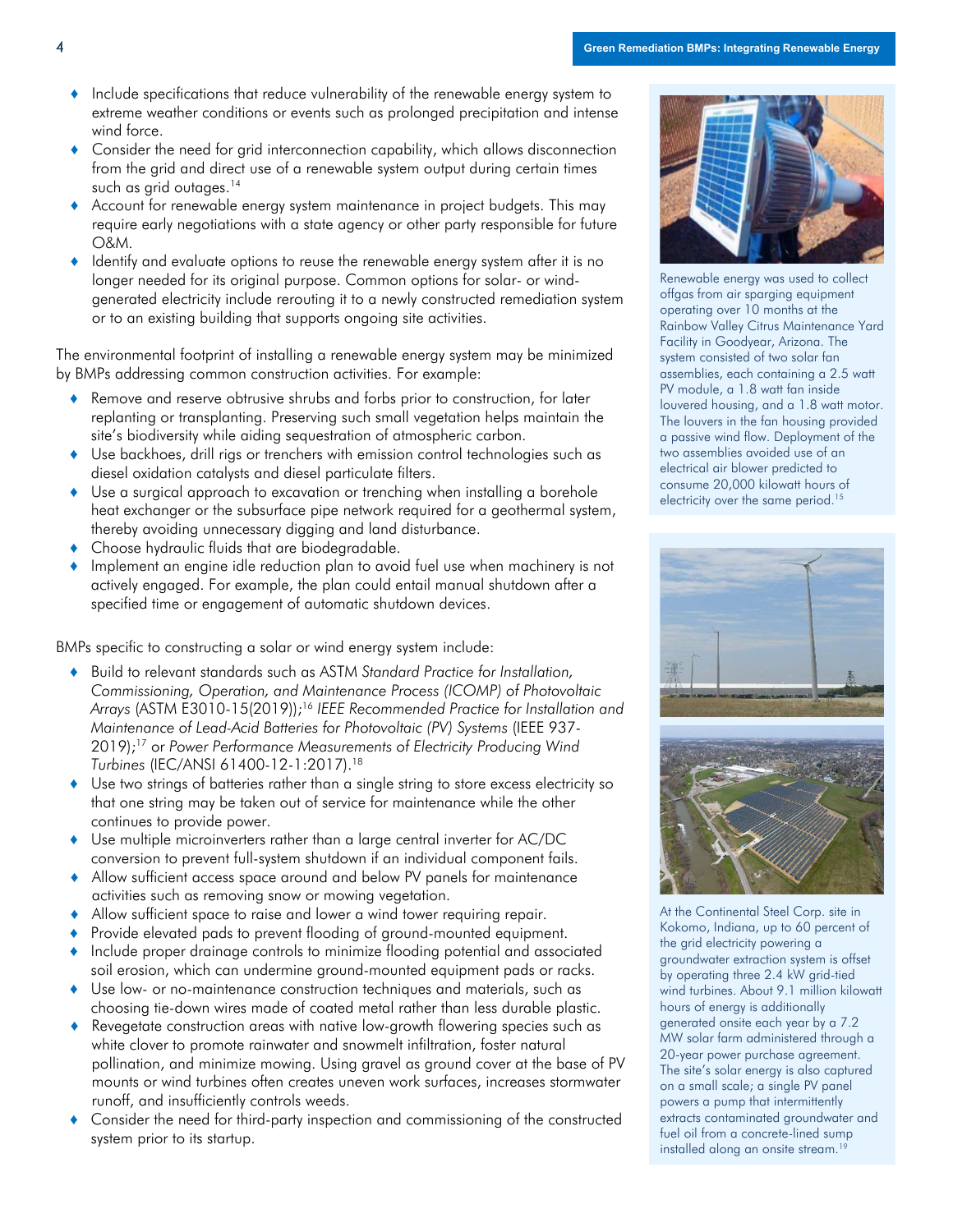BMPs to reduce the environmental footprint associated with solar and wind system O&M include:

- ♦ Use O&M checklists based on guidelines or standards such as the IEC standard for maintenance of grid-connected PV systems.20
- ♦ Incorporate data loggers to collect real-time information that informs schedules for routine preventive measures and averts corrective maintenance problems.
- ♦ Conduct detailed inspections on an established schedule. A wind turbine inspection, for example, should include examining and testing the power controls, foundation, tower and guy wires, tower mechanics, blades and generator parts. $^{21}$
- ♦ Equip inverters with telemetry that enables remote testing, software reconfigurations or updates, and resetting as needed.
- ♦ Use biobased rather than petroleum-based products to lubricate moving parts such as gears and bearings.
- ♦ Standardize preferred products to avoid mismatch of replacement parts.
- ♦ Incorporate security measures to prevent damage or theft of system components.

Detailed PV-related practices regarding design, construction or operation as well as energy storage are described in NREL guidance such as *Best Practices for Operation and Maintenance of Photovoltaic and Energy Storage Systems*. 22

# **Mobile Energy Systems and Energy Storage**

Deployment of autonomous or towable renewably energy systems can help increase a remediation project's resilience to utility power outages or fuel supply reductions while reducing the environmental footprint of cleanup activities. Mobile systems available for rental or purchase in today's commercial market generate useable energy from solar energy, wind energy or a hybrid of both resources. Hybrid systems also may include supplies of compressed natural gas or diesel fuel. In addition to providing a backup power supply, mobile systems can provide energy to:

- ♦ Power equipment temporarily engaged in remedy construction.
- ◆ Operate a field laboratory.
- ♦ Conduct remediation activities at remote sites or discrete areas with no existing access to utility grids or posing challenges to fuel hauling.
- Perform activities confined to certain seasons or site conditions.
- ♦ Conduct pilot studies of remediation technologies such as soil vapor extraction, dual-phase extraction or in situ thermal treatment.
- ♦ Treat contamination hot spots in soil, sediment or groundwater.
- Repair, modify or decommission field equipment.
- ♦ Respond to emergencies such as severe weather events, wildfires or releases of hazardous substances.

Resilience to grid outages or reduced fuel supplies can be further increased by using transportable units that store excess energy produced from onsite sources of renewable energy. Such a unit typically consists of a towable, insulated metal container that holds battery banks and ancillary equipment. The container can be maintained onsite indefinitely and dispatched when and where needed. When not deployed for intermittent needs, the unit can provide power for routine site activities such as maintaining telecommunications and recharging electric vehicles. 25

#### **Purchasing Green Power**

Procurement of green power provides another approach to integrating renewable energy into site remediation projects. Through market-based instruments, green power

purchasers gain a portion of property rights to the environmental, social and other non-power attributes of offsite projects dedicated to renewable electricity generation. BMPs concerning green power procurement commonly include:

Buy renewable energy certificates (RECs) from a selected power-generation or energy-commodity company.<sup>27</sup> Renewable energy resources comprising the REC market include solar electric, wind, low-impact hydropower, geothermal and biomass (primarily landfill gas). In some states, RECs specific to solar energy (SRECs) also are available.



A mobile solar-powered vapor extraction unit was set up within one day for a soil vapor extraction pilot study at Vandenberg Air Force Base, California. The unit consisted of one 3 kW PV array, a converter, one 4.6-horsepower regenerative blower, manifold piping and a knock-out tank. During operation, the integrated system modulated air vacuum blower speeds according to the available solar energy. The system achieved a maximum airflow of 200 cubic feet per minute and vacuum of 100 inches of water column over two months of deployment.<sup>23</sup>



Mobile energy rigs may provide power via a mix of resources such as wind energy, solar energy and gasoline or diesel generators. On-board equipment typically includes inverters, battery storage and internet devices. 24



Sizes and capacities of energy storage units considerably vary. This 20-foot unit can store up to 1 MW of energy.<sup>26</sup>